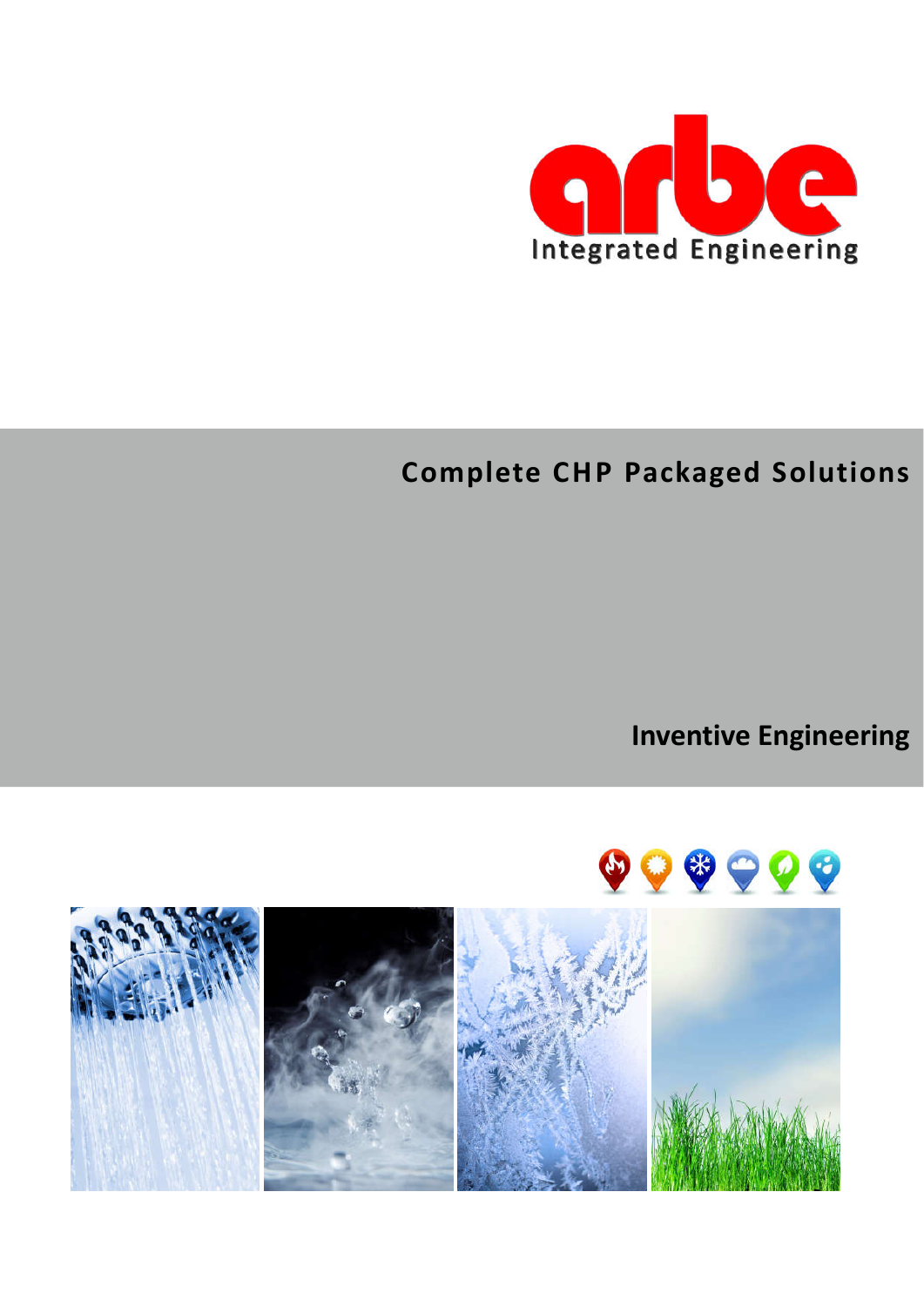

# **Welcome to Arbe Integrated Engineering CHP Systems**

Arbe CHP (combined heat and power) systems offer a complete solution for self-electrical generation. According to the Carbon Trust, when compared to using a conventional boiler system and mains electricity, CHP has the potential to reduce carbon dioxide emissions for power and heat generation by around 30%. In utilising the waste heat from the power generation process, our CHP systems deliver energy utilisation of circa 92%, of which 33% is in the form of higher value electrical energy.

Arbe work in partnership with Bosch, offering CHP systems from 19 kWe up to 400 kWe, with full packaged systems for each size of CHP.

We also offer supply and installation of CHP units in existing plantrooms, connecting to existing systems with full integration of services and controls, in applications such as leisure centres and factories



Our CHP unit selection is based on calculations made by looking at the system and existing fuel costs, ensuring the correct size unit is utilised



Our housings are supplied manufactured from GRP as standard but we are able offer modular and sectional buildings where required.

The GRP housings are supplied as a whole and are mounted on a rebated concrete plinth. The housings are fully weatherproof and are supplied with a 20 year manufacturers guarantee as standard. We also supply electrical lighting, small power sockets and anti-frost heaters as standard within the housing, along with options such as fire protection, leak detection and security alarms

|               | Electrical | Thermal | System    | System      | <b>LTHW</b>      | System           | <b>Buffer Vessel</b> | <b>Gas Flowrate</b> | System Working |
|---------------|------------|---------|-----------|-------------|------------------|------------------|----------------------|---------------------|----------------|
| CHP Ref       | Output     | Output  | Flow Temp | Return Temp | <b>Flow Rate</b> | Connection       | Capacity             | Required            | Pressure       |
|               | kWe        | kWth    | DegC      | <b>DegC</b> | L/Sec            | Sizes (DN)       | Litres               | m3/Hour             | (BarG)         |
| ACS19-TS-IND  | 19         | 31      | 70        | 50          | 0.37             | <b>DN20 PN16</b> | 1250                 | 5.13                | 2.0            |
| ACS50-TS-IND  | 50         | 80      | 80        | 60          | 0.96             | <b>DN32 PN16</b> | 3000                 | 14.06               | 2.0            |
| ACS70-TS-IND  | 70         | 109     | 80        | 60          | 1.3              | <b>DN40 PN16</b> | 4000                 | 19.38               | 2.0            |
| ACS140-TS-IND | 140        | 212     | 80        | 60          | 2.53             | <b>DN50 PN16</b> | 7000                 | 36.48               | 2.0            |
| ACS240-TS-IND | 240        | 374     | 80        | 60          | 4.46             | <b>DN65 PN16</b> | 10000                | 63.55               | 2.0            |
| ACS365-TS-IND | 365        | 478     | 80        | 60          | 5.7              | <b>DN80 PN16</b> | 12500                | 90.73               | 2.0            |
| ACS400-TS-IND | 400        | 500     | 80        | 60          | 5.96             | DN100 PN16       | 12500                | 98.61               | 2.0            |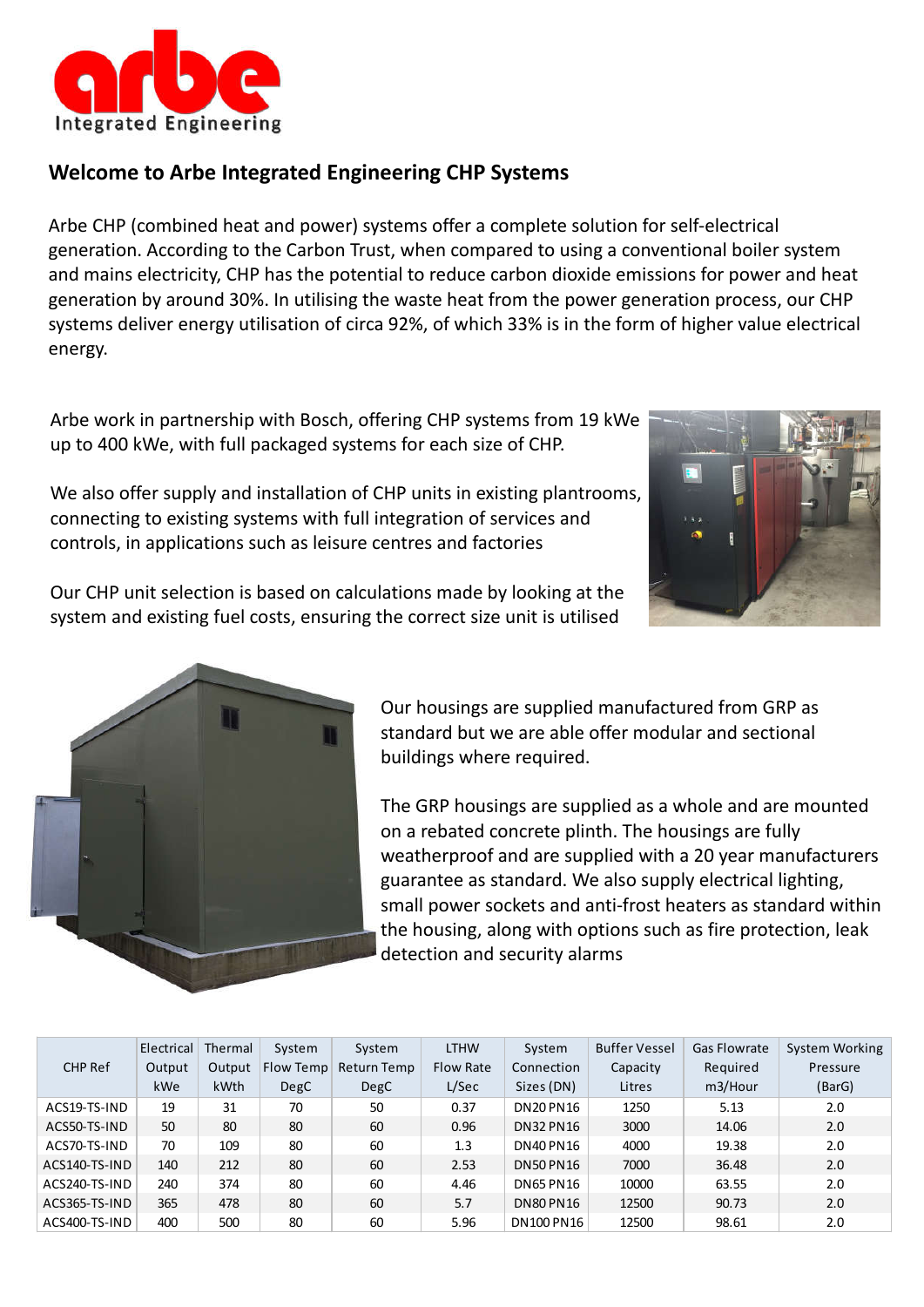

Our CHP Packages offer a solution for most types of applications. Our standard offering is an indirect system that can be integrated into existing heating systems with the protection of the CHP not being brought into contact with issues faced with older heating systems such as water quality and differential operating pressures. Our system can integrate into systems up to 16 BarG with a working pressure of the CHP as low as 1.5 BarG

Our ACS systems are supplied with the following standard equipment, as shown on the schematic below

- CHP unit from 19 kWe to 400 kWe
- Thermal store Sized to suit the CHP and system output
- Pressurisation unit and expansion vessel
- Gasketed plate heat exchanger
- Temperature controls package to ensure optimised heat usage and correct operation
- Housing including lighting, small power sockets and anti-frost heaters

Options include:

- Heat dump radiator for inconsistent system heat loads
- Secondary system circulating pumps and controls
- Directly integrated CHP systems without the need of the plate heat exchanger or thermal store (subject to design confirmation by Arbe)

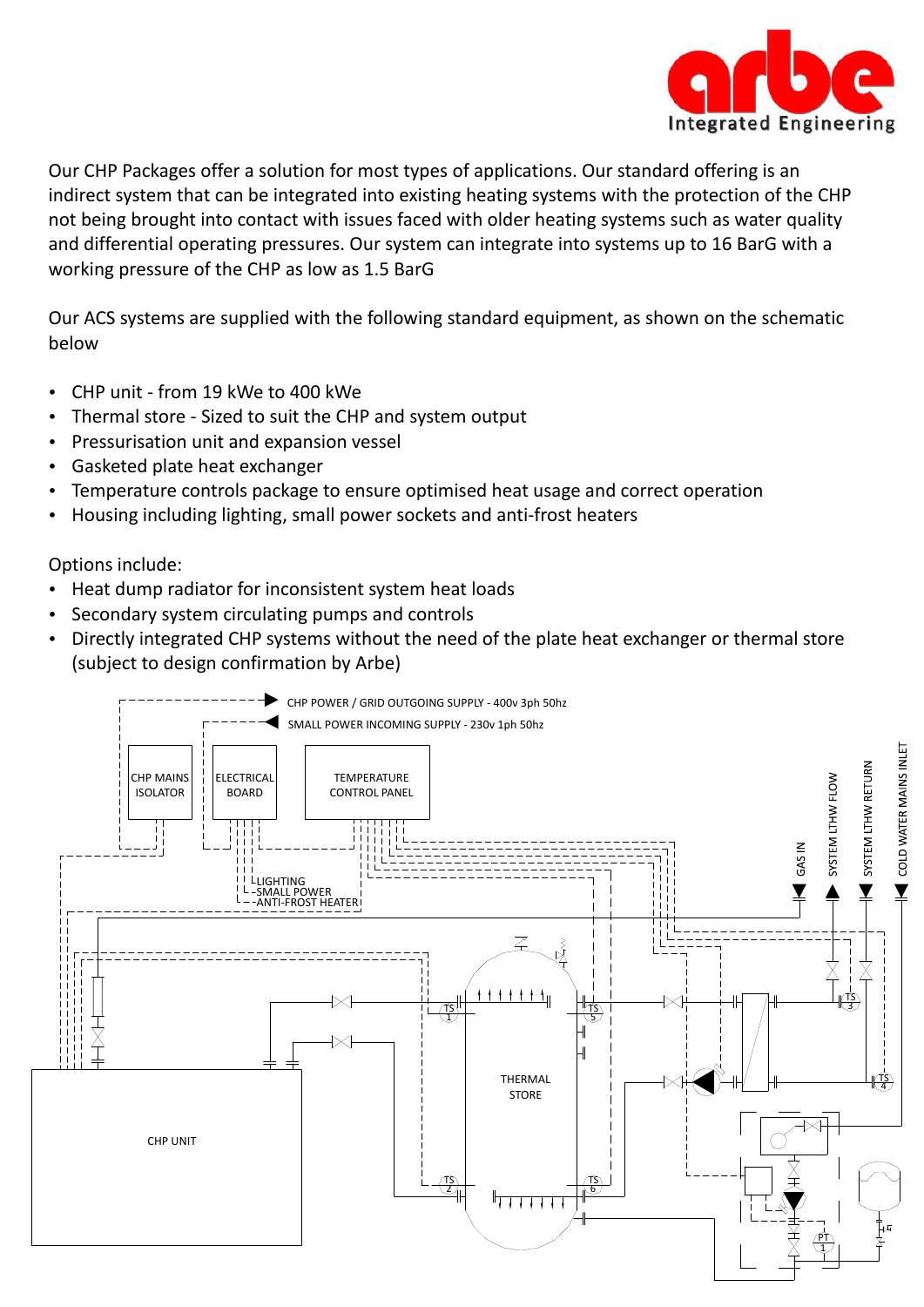

The ACS system is a complete turnkey solution, offering a plug and play solution where required. Our systems are completed on site with electrical and hydraulic connections ready for connection and integration by Arbe or by others. Once connected and tested, we provide a G59 connection and test for grid syncronisation.

Our system can also be connected to most site BMS providing a complete integration. This includes our temperature control package on the LTHW which provides connections for fault analysis and remote enable, even BMS adjustable temperature set points for the system



We can also install CHP systems in existing plantrooms, designed to suit any application and layout where there are restrictions such as access and space. Contact our sales team for further details

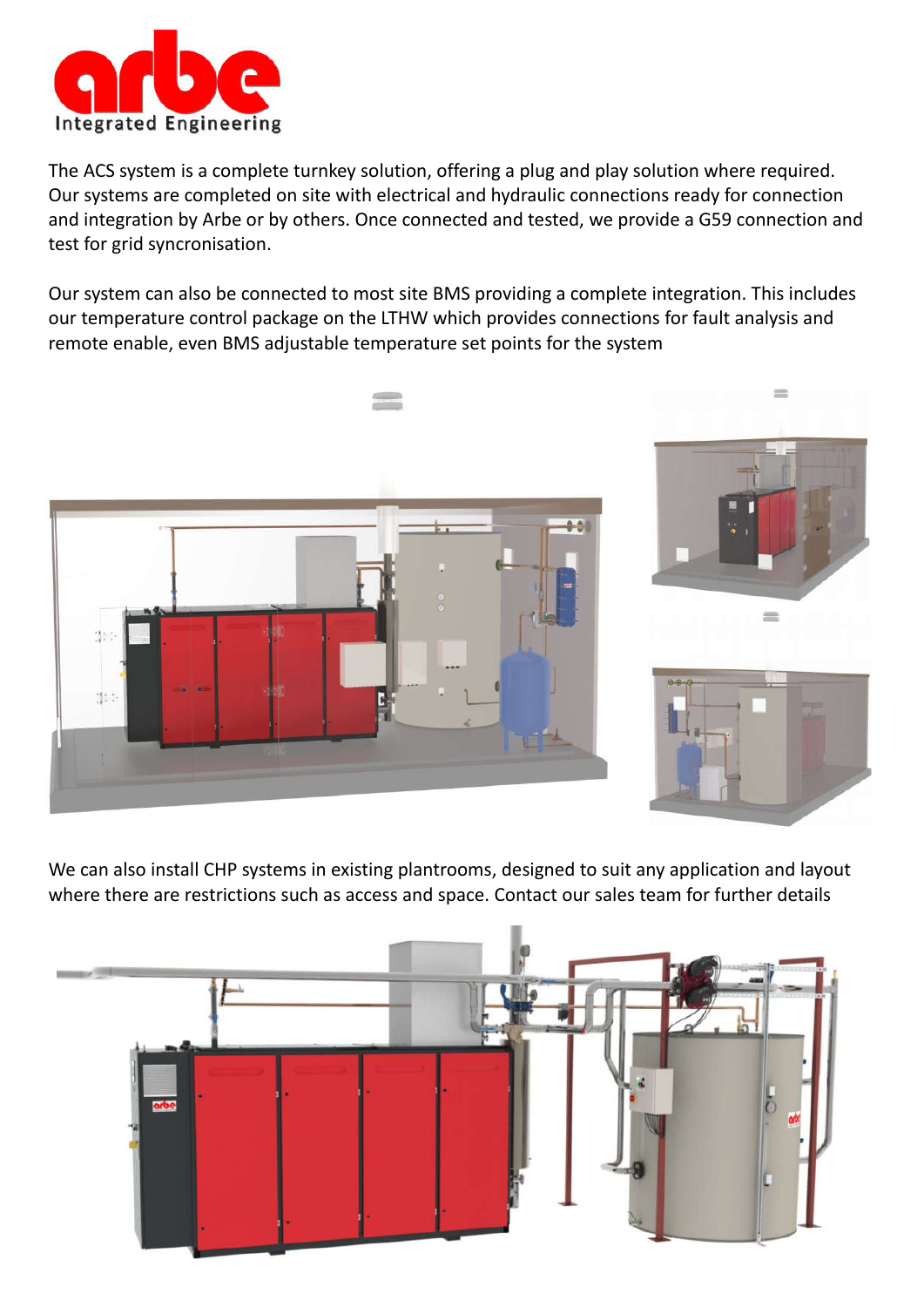

## BOSCH CHP

Bosch CE CHP units are highly efficient generators of both electricity and heat energy, with overall net efficiencies of up to 92.4%

A Bosch CHP module consists of a gas engine, a generator and a heat exchange system. The gas engine drives the generator to produce three-phase electrical power, which feeds into the main low voltage distribution system, where it can be used locally or exported to the national grid.

Heat is produced as a by-product of the power generated, which in a conventional power station would be wasted. However, the heat generated by the Bosch CHP module is used to generate hot water via the integral heat exchangers. This hot water may be used for space heating, process heating, heating of domestic hot water or chilled water



## Key:

- 1. Module control cabinet with controls
- 2. Module oil tank
- 3. Safety gas train (natural gas)
- 4. Synchronous generator
- 5. Lambda control (natural gas)
- 6. Gas fuelled reciprocating piston engine
- 7. Exhaust gas heat exchanger
- 8. Speed/output control
- 9. Ignition unit
- 10. Heat exchanger for engine coolant
- 11. Exhaust gas silencer
- 12. Base

Images used courtesy of Bosch

Bosch's highly effective CHP modules are compact power units which, through the clever combination of the reciprocating engine and generator, optimised hydraulics and an intelligent control system, makes them an energy efficient technology for today and tomorrow.

For further details on the Bosch CHP modules, refer to their brochure available from Arbe Integrated Engineering